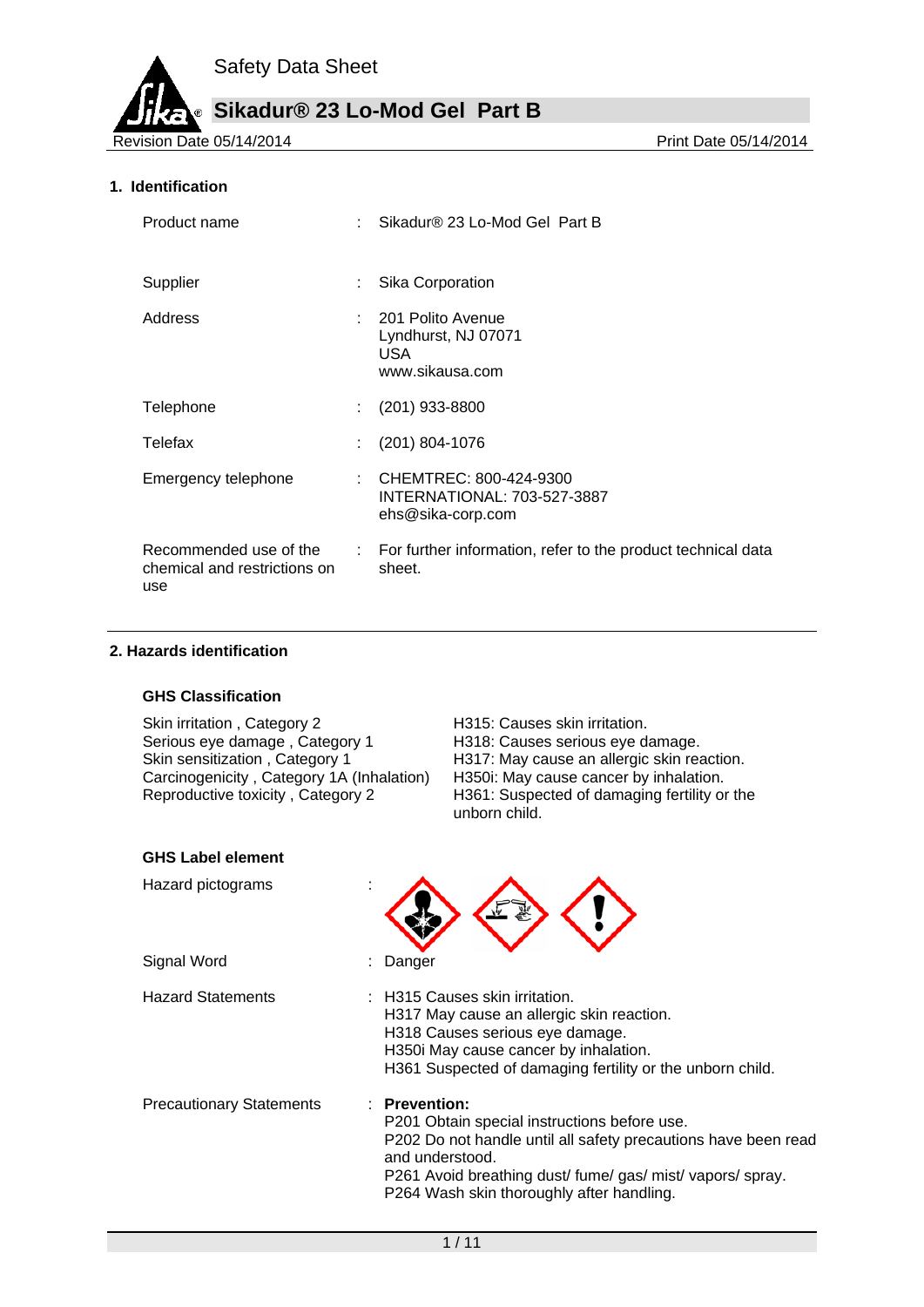



P272 Contaminated work clothing should not be allowed out of the workplace. P280 Wear eye protection/ face protection. P280 Wear protective gloves. P281 Use personal protective equipment as required. **Response:**  P302 + P352 IF ON SKIN: Wash with plenty of soap and water. P305 + P351 + P338 IF IN EYES: Rinse cautiously with water for several minutes. Remove contact lenses, if present and easy to do. Continue rinsing. P308 + P313 IF exposed or concerned: Get medical advice/ attention. P310 Immediately call a POISON CENTER or doctor/ physician. P333 + P313 If skin irritation or rash occurs: Get medical advice/ attention. P362 Take off contaminated clothing and wash before reuse. **Storage:**  P405 Store locked up. **Disposal:**  P501 Dispose of contents/ container to an approved waste disposal plant.

See Section 11 for more detailed information on health effects and symptoms.

### **3. Composition/information on ingredients**

### **Hazardous ingredients**

| <b>Chemical Name</b>                  | CAS-No.         | Concentration (%)     |
|---------------------------------------|-----------------|-----------------------|
| Phenol, 4-nonyl, branched             | 84852-15-3      | $\ge$ 20 - < 25 %     |
| Quartz (SiO2)                         | 14808-60-7      | $\vert$ >= 5 - < 10 % |
| Polyoxypropylenediamine               | $9046 - 10 - 0$ | $\vert$ >= 5 - < 10 % |
| 2-Methyl-1,5-pentamethylendiamine     | 15520-10-2      | $\vert$ >= 2 - < 5 %  |
| 2,4,6-tris(dimethylaminomethyl)phenol | $90 - 72 - 2$   | $\vert$ >= 1 - < 2 %  |

There are no additional ingredients present which, within the current knowledge of the supplier and in the concentrations applicable, are classified as hazardous to health or the environment and hence require reporting in this section.

#### **4. First aid measures**

| If inhaled              | $:$ Move to fresh air.<br>Consult a physician after significant exposure.                                                                                    |
|-------------------------|--------------------------------------------------------------------------------------------------------------------------------------------------------------|
| In case of skin contact | : Take off contaminated clothing and shoes immediately.<br>Wash off with soap and plenty of water.<br>If symptoms persist, call a physician.                 |
| In case of eye contact  | : Small amounts splashed into eyes can cause irreversible<br>tissue damage and blindness.<br>In the case of contact with eyes, rinse immediately with plenty |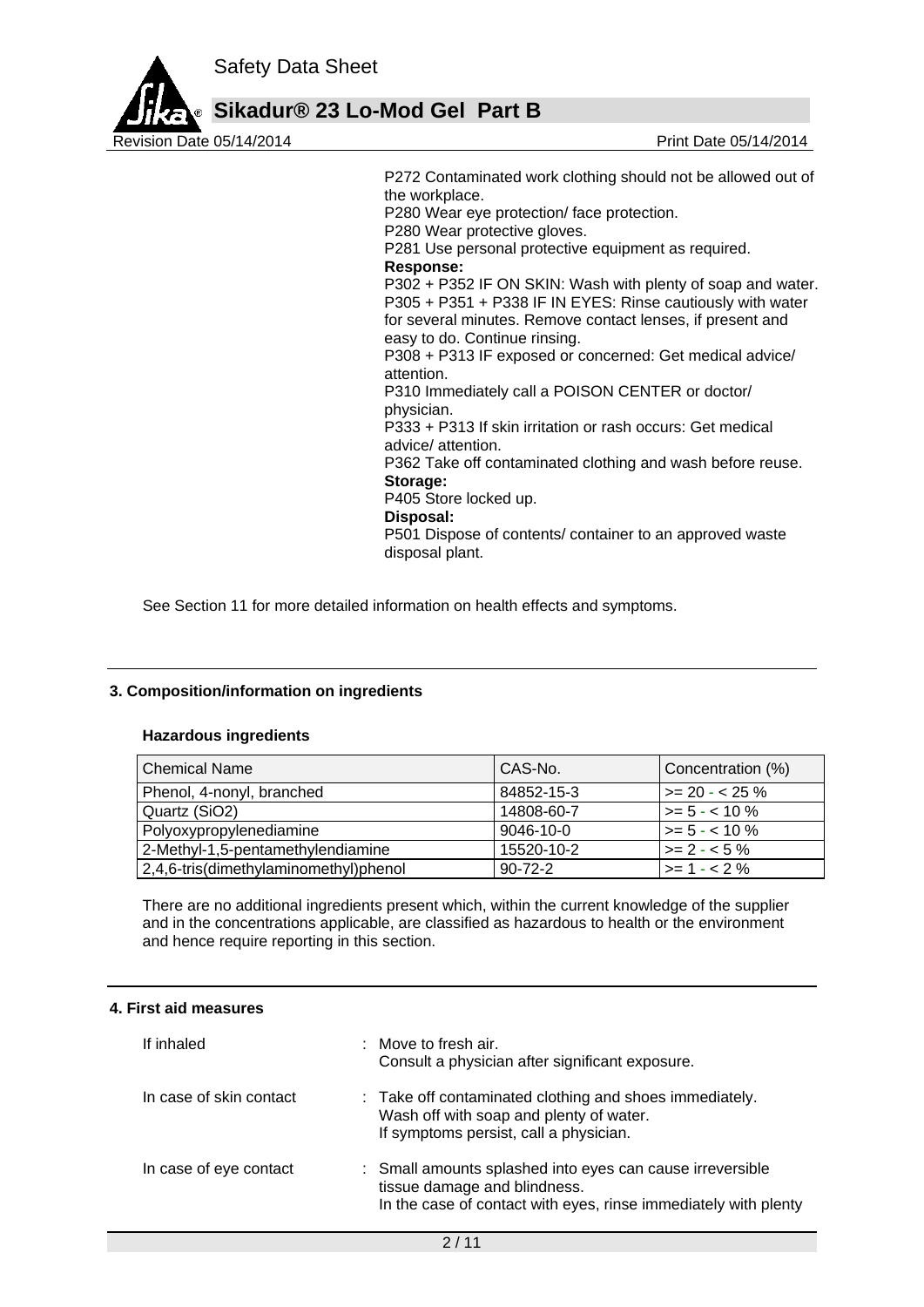

**Sikadur® 23 Lo-Mod Gel Part B**

| Revision Date 05/14/2014                                                                               | Print Date 05/14/2014                                                                                                                                                                                                                              |
|--------------------------------------------------------------------------------------------------------|----------------------------------------------------------------------------------------------------------------------------------------------------------------------------------------------------------------------------------------------------|
|                                                                                                        | of water and seek medical advice.<br>Continue rinsing eyes during transport to hospital.<br>Remove contact lenses.<br>Keep eye wide open while rinsing.                                                                                            |
| If swallowed                                                                                           | Clean mouth with water and drink afterwards plenty of water.<br>Induce vomiting immediately and call a physician.<br>Do NOT induce vomiting.<br>Do not give milk or alcoholic beverages.<br>Never give anything by mouth to an unconscious person. |
| Most important symptoms<br>and effects, both acute and<br>delayed                                      | : irritant effects<br>sensitizing effects<br>carcinogenic effects                                                                                                                                                                                  |
|                                                                                                        | Allergic reactions<br>Excessive lachrymation<br>Erythema<br><b>Dermatitis</b><br>See Section 11 for more detailed information on health effects<br>and symptoms.                                                                                   |
| Protection of first-aiders                                                                             | Move out of dangerous area.<br>Consult a physician.<br>Show this material safety data sheet to the doctor in<br>attendance.                                                                                                                        |
| Notes to physician                                                                                     | : Treat symptomatically.                                                                                                                                                                                                                           |
| 5. Fire-fighting measures                                                                              |                                                                                                                                                                                                                                                    |
| Suitable extinguishing media                                                                           | : Use extinguishing measures that are appropriate to local<br>circumstances and the surrounding environment.                                                                                                                                       |
| Specific extinguishing<br>methods                                                                      | : Collect contaminated fire extinguishing water separately. This<br>must not be discharged into drains.<br>Fire residues and contaminated fire extinguishing water must<br>be disposed of in accordance with local regulations.                    |
| Special protective equipment<br>for fire-fighters                                                      | : In the event of fire, wear self-contained breathing apparatus.                                                                                                                                                                                   |
| 6. Accidental release measures                                                                         |                                                                                                                                                                                                                                                    |
| Personal precautions,<br>protective equipment and<br>emergency procedures<br>Environmental precautions | : Use personal protective equipment.<br>Deny access to unprotected persons.                                                                                                                                                                        |
|                                                                                                        | : Do not flush into surface water or sanitary sewer system.<br>If the product contaminates rivers and lakes or drains inform<br>respective authorities.<br>Local authorities should be advised if significant spillages<br>cannot be contained.    |
| Methods and materials for<br>containment and cleaning up                                               | : Soak up with inert absorbent material (e.g. sand, silica gel,<br>acid binder, universal binder, sawdust).                                                                                                                                        |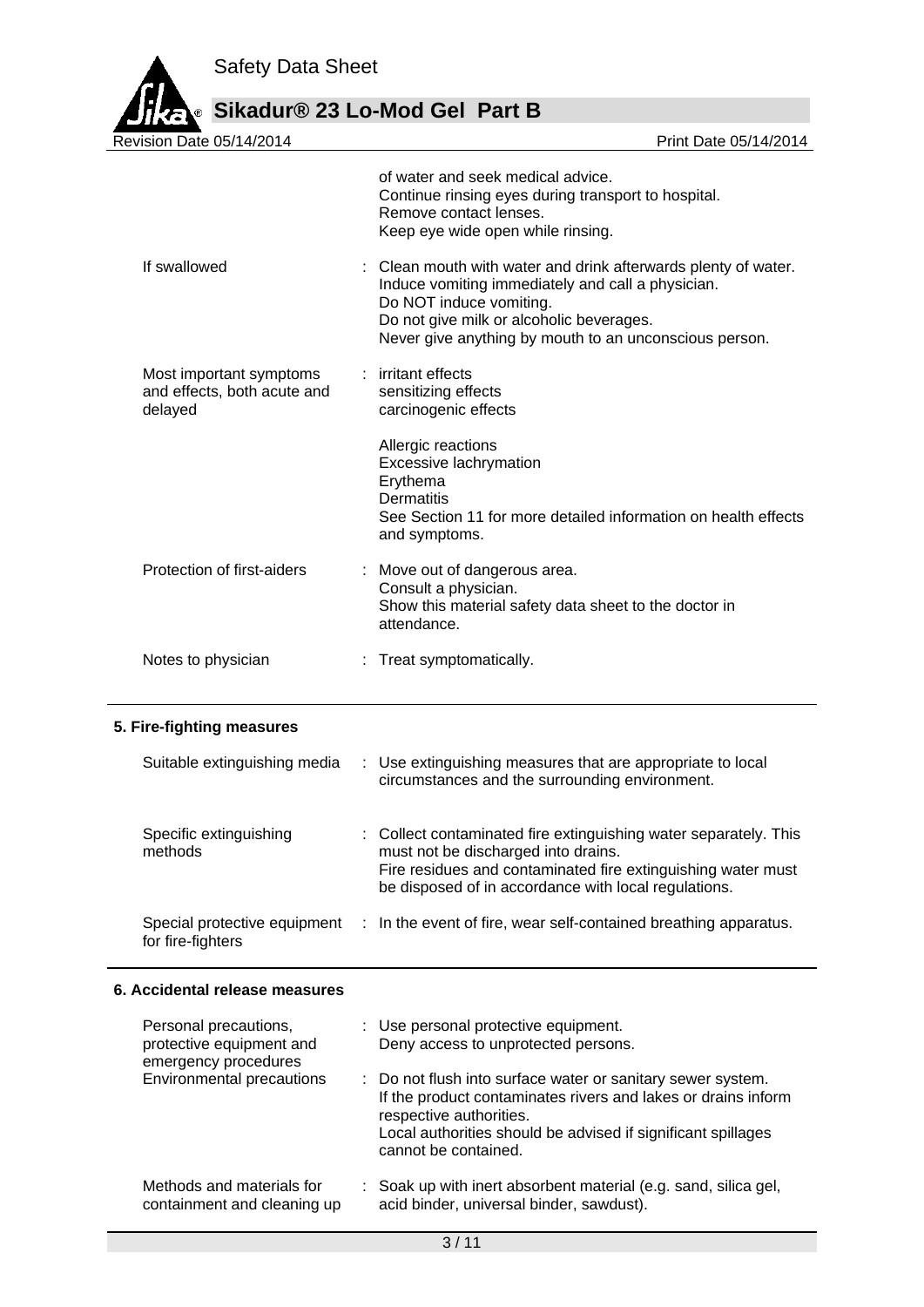

Keep in suitable, closed containers for disposal.

### **7. Handling and storage**

| Advice on safe handling     | : Do not breathe vapors or spray mist.<br>Avoid exceeding the given occupational exposure limits (see<br>section 8).<br>Do not get in eyes, on skin, or on clothing.<br>For personal protection see section 8.<br>Persons with a history of skin sensitization problems or<br>asthma, allergies, chronic or recurrent respiratory disease<br>should not be employed in any process in which this mixture is<br>being used.<br>Smoking, eating and drinking should be prohibited in the<br>application area.<br>Follow standard hygiene measures when handling chemical<br>products. |
|-----------------------------|-------------------------------------------------------------------------------------------------------------------------------------------------------------------------------------------------------------------------------------------------------------------------------------------------------------------------------------------------------------------------------------------------------------------------------------------------------------------------------------------------------------------------------------------------------------------------------------|
| Conditions for safe storage | : Prevent unauthorized access.<br>Store in original container.<br>Keep container tightly closed in a dry and well-ventilated<br>place.<br>Observe label precautions.<br>Store in accordance with local regulations.                                                                                                                                                                                                                                                                                                                                                                 |
| Materials to avoid          | : no data available                                                                                                                                                                                                                                                                                                                                                                                                                                                                                                                                                                 |

### **8. Exposure controls/personal protection**

| Talc (Mg3H2(SiO3)4) | 14807-96-6 | OSHA P0      | <b>TWA</b> | $2$ mg/m $3$<br>Respirable fraction            |
|---------------------|------------|--------------|------------|------------------------------------------------|
|                     |            | <b>ACGIH</b> | <b>TWA</b> | 0.1 fibre/cm3                                  |
|                     |            | <b>ACGIH</b> | <b>TWA</b> | $2$ mg/m $3$<br>Respirable fraction            |
|                     |            | OSHA Z-3     | <b>TWA</b> | 20 Million particles<br>per cubic foot<br>Dust |
| Quartz (SiO2)       | 14808-60-7 | <b>ACGIH</b> | <b>TWA</b> | 0.025 mg/m3<br>Respirable fraction             |
|                     |            | OSHA Z-3     | <b>TWA</b> | 30 mg/m3<br>/%SiO2+2<br>total dust             |
|                     |            | OSHA Z-3     | <b>TWA</b> | 10 mg/m3<br>/%SiO2+2<br>respirable             |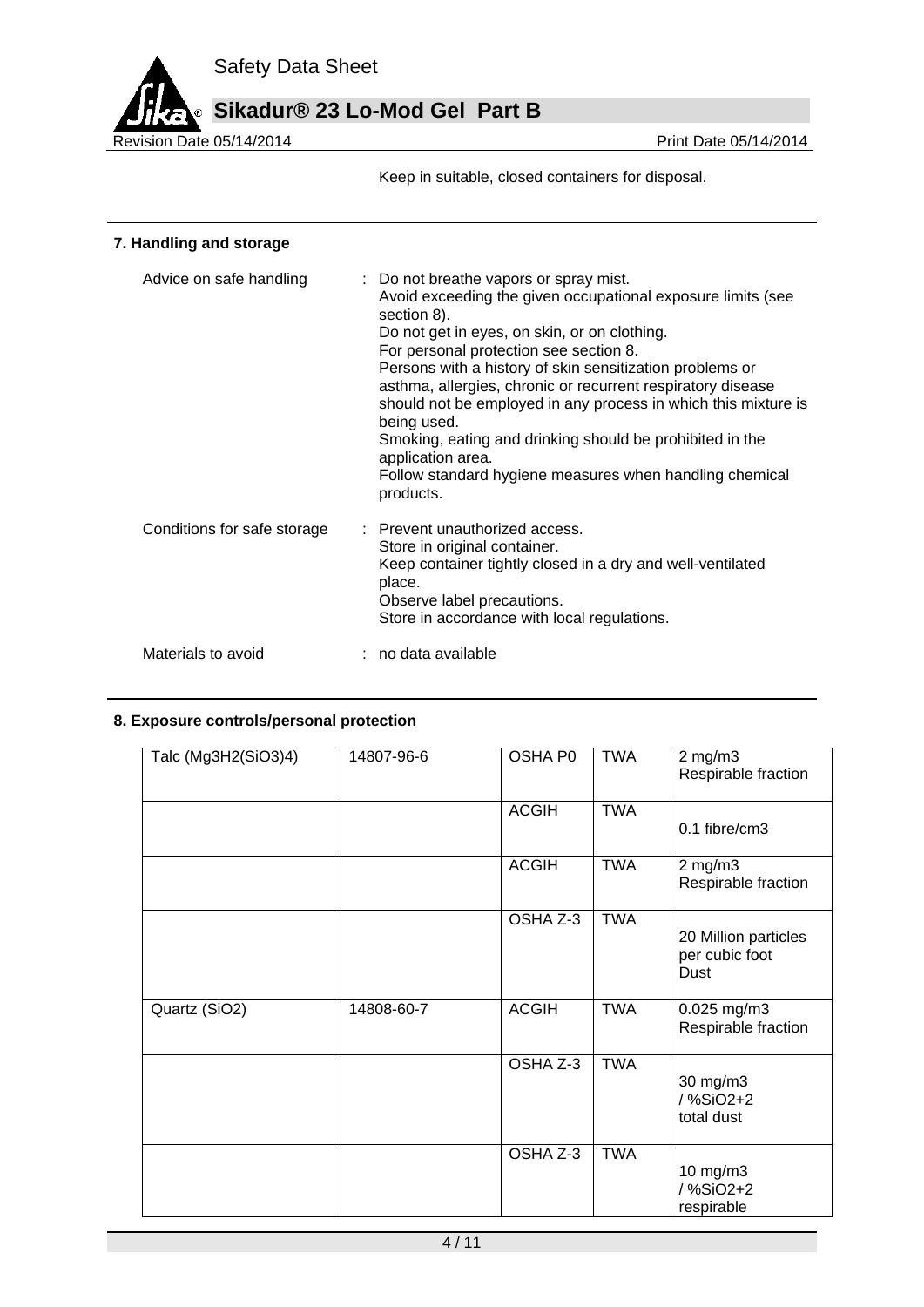

## **Sikadur® 23 Lo-Mod Gel Part B**

Revision Date 05/14/2014

|  | OSHA Z-3 | <b>TWA</b> | 250 mppcf<br>/ %SiO2+5<br>respirable        |
|--|----------|------------|---------------------------------------------|
|  | OSHA P0  | <b>TWA</b> | $0.1 \text{ mg/m}$ 3<br>Respirable fraction |

| <b>Engineering measures</b> | : Use of adequate ventilation should be sufficient to control<br>worker exposure to airborne contaminants. If the use of this<br>product generates dust, fumes, gas, vapor or mist, use<br>process enclosures, local exhaust ventilation or other<br>engineering controls to keep worker exposure below any<br>recommended or statutory limits. |
|-----------------------------|-------------------------------------------------------------------------------------------------------------------------------------------------------------------------------------------------------------------------------------------------------------------------------------------------------------------------------------------------|
|                             |                                                                                                                                                                                                                                                                                                                                                 |

### **Personal protective equipment**

| Respiratory protection   | : Use a properly fitted NIOSH approved air-purifying or air-fed<br>respirator complying with an approved standard if a risk<br>assessment indicates this is necessary.                                                                                                             |
|--------------------------|------------------------------------------------------------------------------------------------------------------------------------------------------------------------------------------------------------------------------------------------------------------------------------|
|                          | The filter class for the respirator must be suitable for the<br>maximum expected contaminant concentration<br>(gas/vapor/aerosol/particulates) that may arise when handling<br>the product. If this concentration is exceeded, self-contained<br>breathing apparatus must be used. |
| Hand protection          |                                                                                                                                                                                                                                                                                    |
| Remarks                  | : Chemical-resistant, impervious gloves complying with an<br>approved standard should be worn at all times when handling<br>chemical products if a risk assessment indicates this is<br>necessary.                                                                                 |
| Eye protection           | : Safety eyewear complying with an approved standard should<br>be used when a risk assessment indicates this is necessary.                                                                                                                                                         |
| Skin and body protection | : Choose body protection in relation to its type, to the<br>concentration and amount of dangerous substances, and to<br>the specific work-place.                                                                                                                                   |
| Hygiene measures         | : Avoid contact with skin, eyes and clothing.<br>Wash hands before breaks and immediately after handling the<br>product.<br>Remove contaminated clothing and protective equipment<br>before entering eating areas.<br>Wash thoroughly after handling.                              |

### **9. Physical and chemical properties**

| Appearance | : paste     |
|------------|-------------|
| Color      | : dark gray |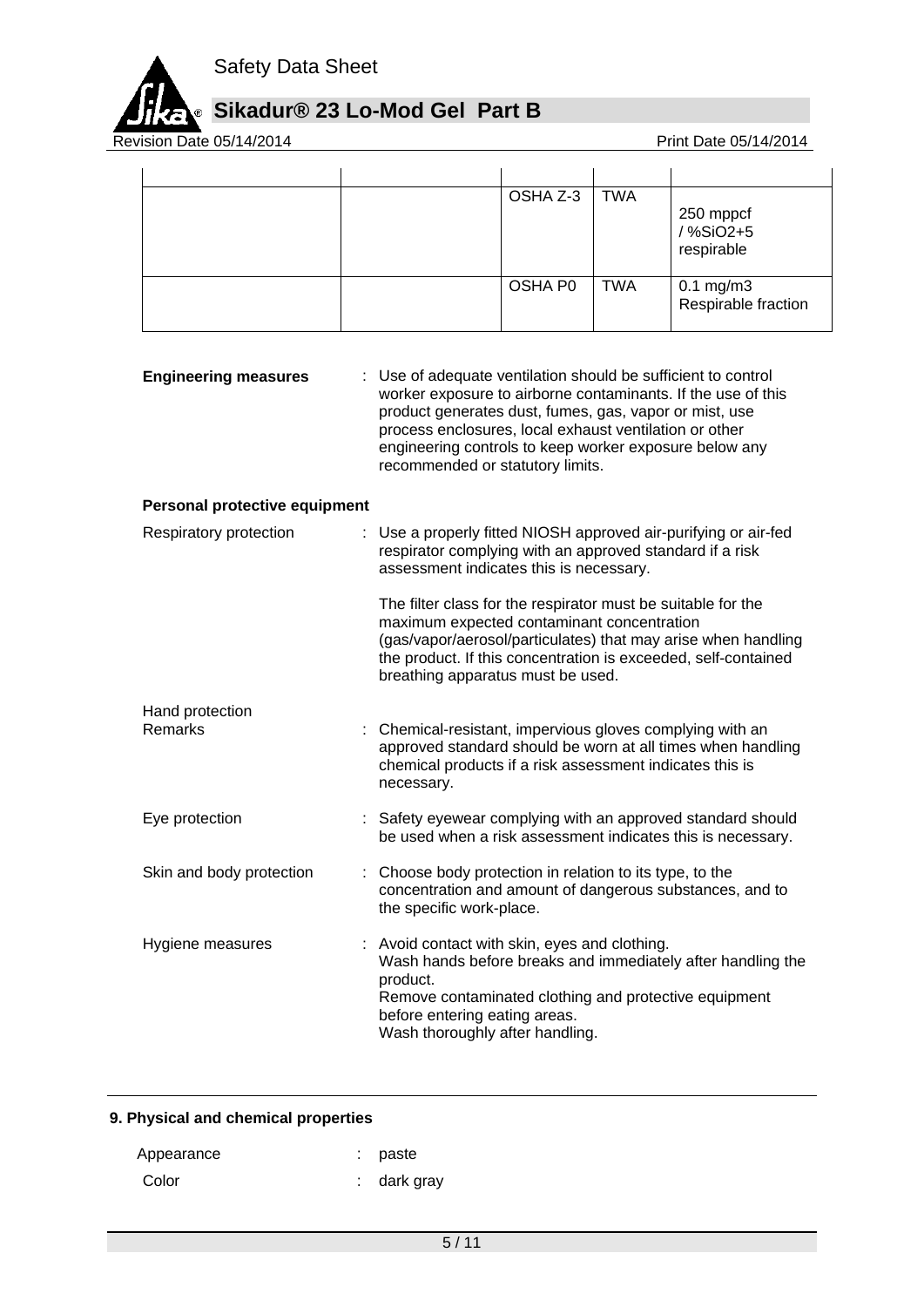

# **Sikadur® 23 Lo-Mod Gel Part B**

Revision Date 05/14/2014

| Odor                                             |                       | amine-like                          |
|--------------------------------------------------|-----------------------|-------------------------------------|
| <b>Odor Threshold</b>                            |                       | no data available                   |
| Flash point                                      | t                     | $> 212$ °F ( $> 100$ °C)            |
| Ignition temperature                             | ÷                     | not applicable                      |
| Decomposition temperature                        | $\mathbb{Z}^{\times}$ | no data available                   |
| Lower explosion limit (Vol%) : no data available |                       |                                     |
| Upper explosion limit (Vol%) : no data available |                       |                                     |
| Flammability (solid, gas)                        |                       | : no data available                 |
| Oxidizing properties                             | t.                    | no data available                   |
| Autoignition temperature                         | $\mathbb{R}^n$        | no data available                   |
| рH                                               |                       | no data available                   |
| Melting point/range /<br>Freezing point          | ÷.                    | no data available                   |
| Boiling point/boiling range                      | ÷                     | no data available                   |
| Vapor pressure                                   |                       | no data available                   |
| Density                                          | ÷                     | $1.58$ g/cm3<br>at 68 °F (20 °C)    |
| Water solubility                                 | ÷                     | Note: slightly soluble              |
| Partition coefficient: n-<br>octanol/water       | ÷                     | no data available                   |
| Viscosity, dynamic                               | ÷                     | no data available                   |
| Viscosity, kinematic                             |                       | $> 20.5$ mm2/s<br>at 104 °F (40 °C) |
| Relative vapor density                           | ÷                     | no data available                   |
| Evaporation rate                                 |                       | no data available                   |
| <b>Burning rate</b>                              |                       | no data available                   |
| Volatile organic compounds<br>(VOC) content      | ÷                     | $< 10$ g/l<br>A+B Combined          |

| 10. Stability and reactivity |                                                               |
|------------------------------|---------------------------------------------------------------|
| Reactivity                   | : No dangerous reaction known under conditions of normal use. |
| Chemical stability           | : The product is chemically stable.                           |
| Possibility of hazardous     | : Stable under recommended storage conditions.                |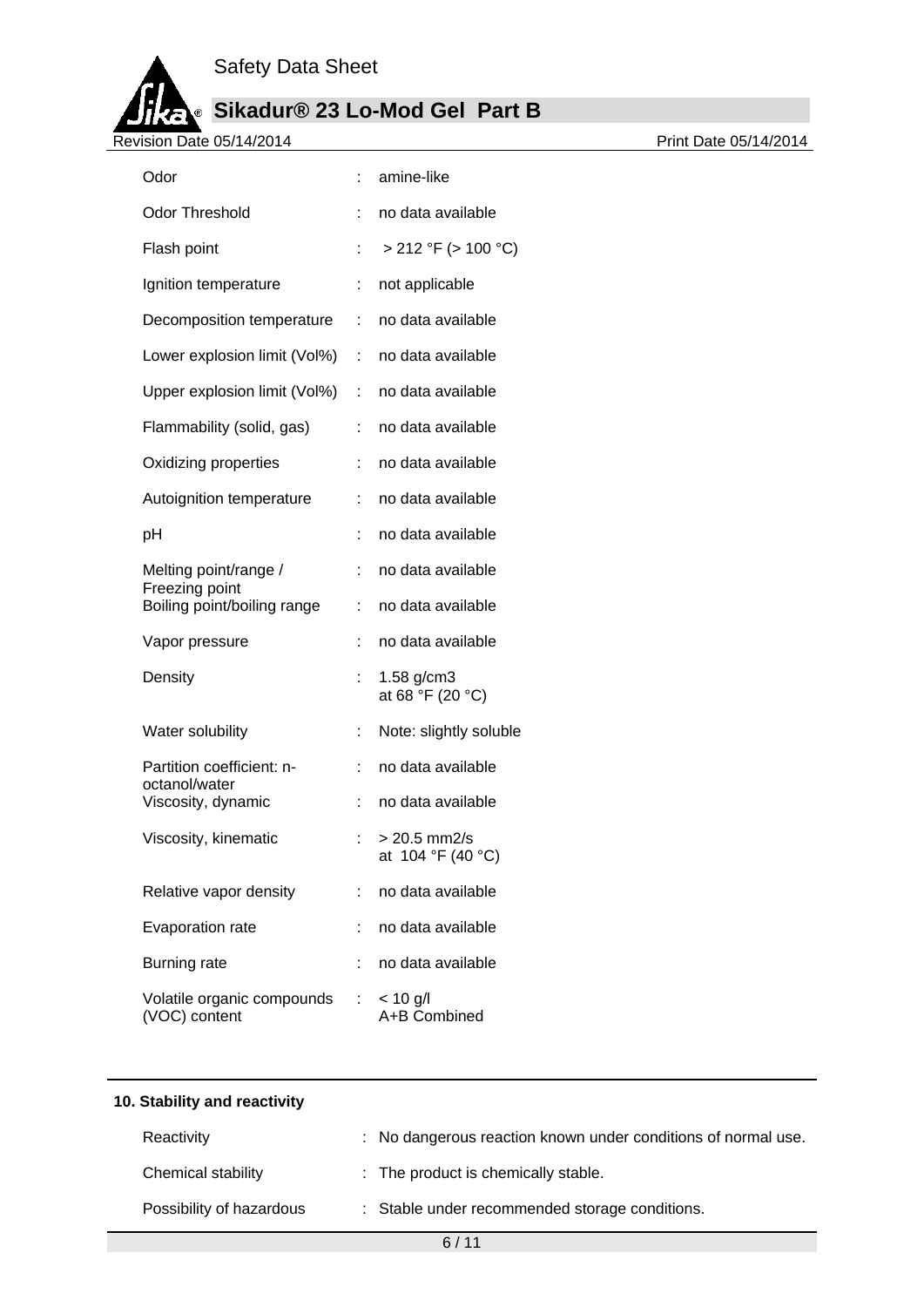## **Sikadur® 23 Lo-Mod Gel Part B**

Revision Date 05/14/2014

| reactions<br>Conditions to avoid | : no data available |
|----------------------------------|---------------------|
| Incompatible materials           | : no data available |

### **11. Toxicological information**

### **Acute toxicity**

| <b>Product</b>                                            |    |                                   |
|-----------------------------------------------------------|----|-----------------------------------|
| Acute oral toxicity                                       |    | : no data available               |
| Acute inhalation toxicity                                 |    | : no data available               |
| Acute dermal toxicity                                     |    | : no data available               |
| Ingredients:                                              |    |                                   |
| Phenol, 4-nonyl, branched :<br>Acute dermal toxicity      |    | : LD50 Dermal rabbit: 3,160 mg/kg |
| 2-Methyl-1,5-pentamethylendiamine:<br>Acute oral toxicity | ÷. | LD50 Oral rat: 1,170 mg/kg        |
| Acute dermal toxicity                                     |    | : LD50 Dermal rabbit: 1,870 mg/kg |
| <b>Skin corrosion/irritation</b>                          |    |                                   |
| <b>Product</b>                                            |    |                                   |
| <b>Result: Skin irritation</b>                            |    |                                   |
| Causes skin irritation.                                   |    |                                   |
| Serious eye damage/eye irritation                         |    |                                   |
| <b>Product</b>                                            |    |                                   |
| Causes serious eye damage.                                |    |                                   |
| Respiratory or skin sensitization                         |    |                                   |
| <b>Product</b>                                            |    |                                   |
| May cause an allergic skin reaction.                      |    |                                   |
|                                                           |    |                                   |

### **Germ cell mutagenicity**

### **Product**

Mutagenicity **interest and a** : no data available

### **Carcinogenicity**

### **Product**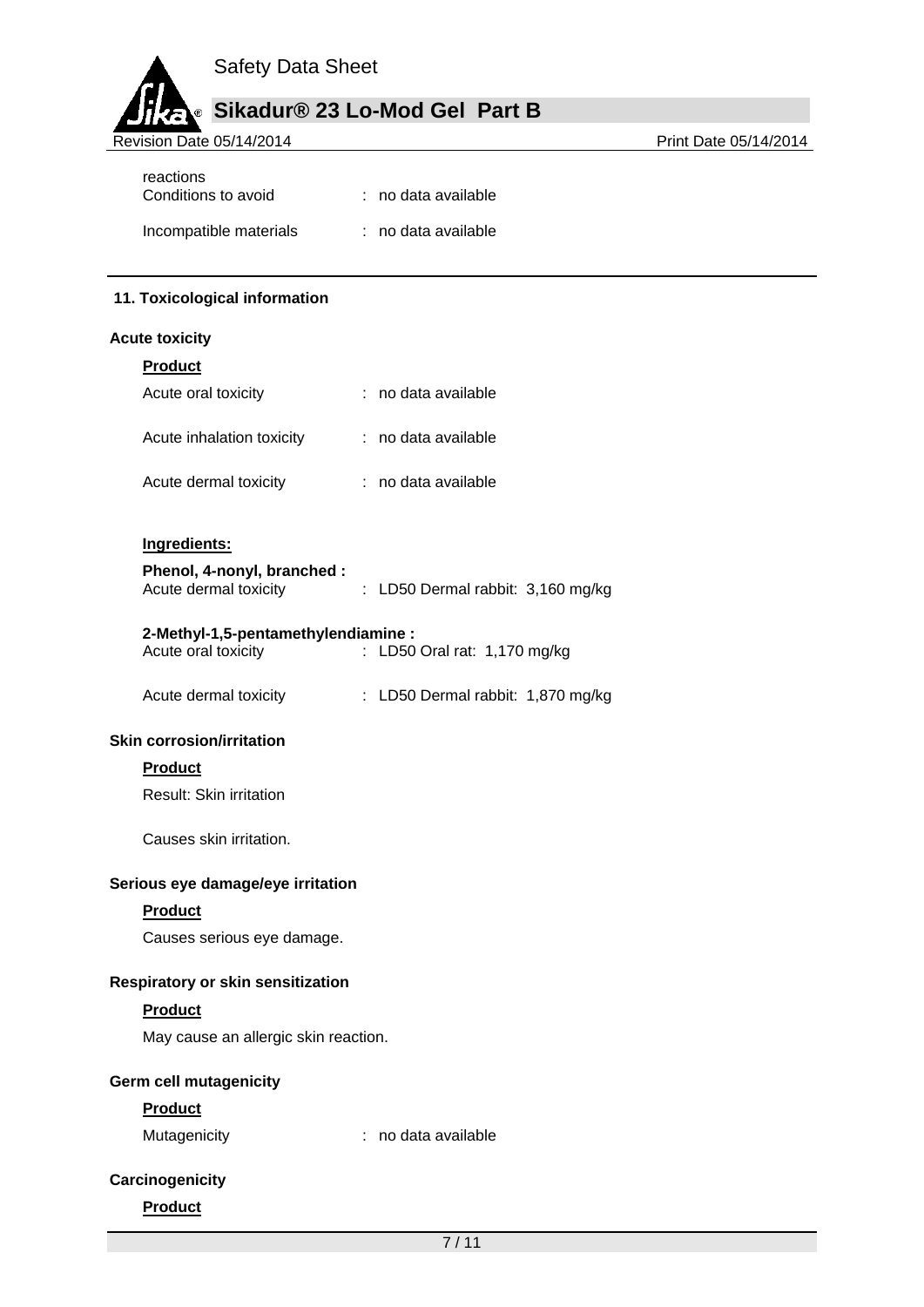

**Sikadur® 23 Lo-Mod Gel Part B**

| Revision Date 05/14/2014                                |                                               | Print Date 05/14/2014                                  |
|---------------------------------------------------------|-----------------------------------------------|--------------------------------------------------------|
| Carcinogenicity                                         | : May cause cancer by inhalation.             |                                                        |
| <b>IARC</b>                                             | Group 1: Carcinogenic to humans               |                                                        |
| <b>NTP</b>                                              | Quartz (SiO2)<br>Known to be human carcinogen | 14808-60-7                                             |
|                                                         | Quartz (SiO2)                                 | 14808-60-7                                             |
| <b>Reproductive Toxicity/Fertility</b>                  |                                               |                                                        |
| <b>Product</b>                                          |                                               |                                                        |
| Reproductive toxicity                                   |                                               | : Suspected of damaging fertility or the unborn child. |
| <b>Reproductive Toxicity/Development/Teratogenicity</b> |                                               |                                                        |
| <b>Product</b>                                          |                                               |                                                        |
| Teratogenicity                                          | : no data available                           |                                                        |

### **STOT-single exposure**

### **Product**

Assessment: no data available

#### **STOT-repeated exposure**

Once sensitized, a severe allergic reaction may occur when subsequently exposed to very low levels.

### **Product**

Assessment: no data available

#### **Aspiration toxicity**

### **Product**

no data available

#### **12. Ecological information**

Other information Do not empty into drains; dispose of this material and its container in a safe way. Avoid dispersal of spilled material and runoff and contact with soil, waterways, drains and sewers. Toxic to aquatic organisms, may cause long-term adverse effects in the aquatic environment. May be harmful to the environment if released in large quantities. Water polluting material.

### **13. Disposal considerations**

#### **Disposal methods**

Waste from residues : Disposal of this product, solutions and any by-products should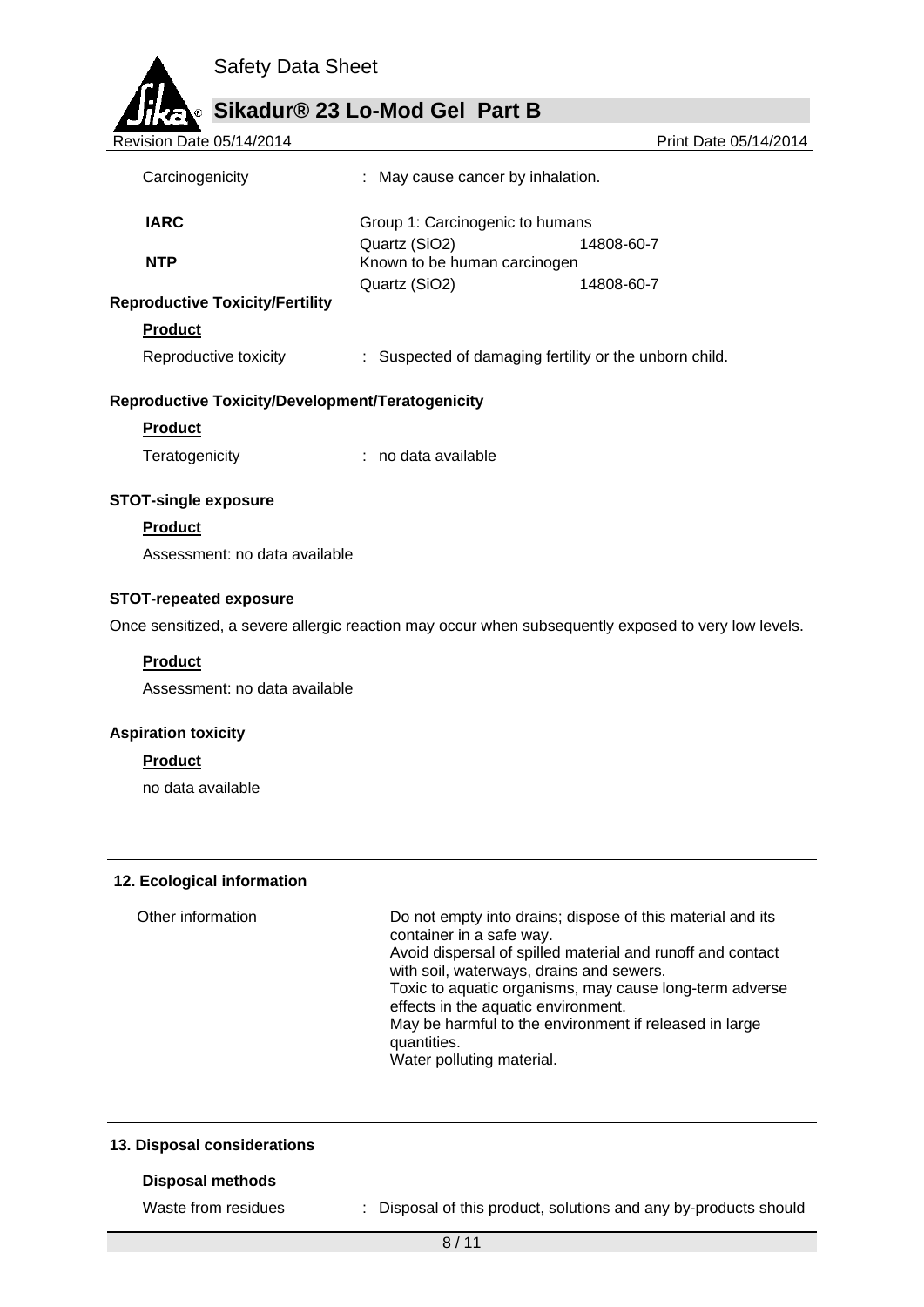

| Sikadur® 23 Lo-Mod Gel Part B |                                                                                                                                                           |
|-------------------------------|-----------------------------------------------------------------------------------------------------------------------------------------------------------|
| Revision Date 05/14/2014      | Print Date 05/14/2014                                                                                                                                     |
|                               | at all times comply with the requirements of environmental<br>protection and waste disposal legislation and any regional<br>local authority requirements. |
| Contaminated packaging        | : Empty containers should be taken to an approved waste                                                                                                   |

handling site for recycling or disposal.

### **14. Transport information**

| ٠<br>۹<br>v<br>× |  |
|------------------|--|
|                  |  |

Not regulated

| 3082                                                                                  |
|---------------------------------------------------------------------------------------|
| Environmentally hazardous substance, liquid, n.o.s.<br>(Phenol, 4-nonyl, branched)    |
| 9                                                                                     |
| $\mathbf{III}$                                                                        |
| 9                                                                                     |
| 964                                                                                   |
| 964                                                                                   |
| Y964                                                                                  |
|                                                                                       |
| 3082                                                                                  |
| ENVIRONMENTALLY HAZARDOUS SUBSTANCE, LIQUID,<br>N.O.S.<br>(Phenol, 4-nonyl, branched) |
| 9                                                                                     |
| Ш                                                                                     |
| 9                                                                                     |
| F-A                                                                                   |
| S-F                                                                                   |
| yes                                                                                   |
|                                                                                       |

### **Special precautions for user**

no data available

**Transport in bulk according to Annex II of MARPOL 73/78 and the IBC Code** not applicable

### **15. Regulatory information**

**TSCA list** : All chemical substances in this product are either listed on the TSCA Inventory or are in compliance with a TSCA Inventory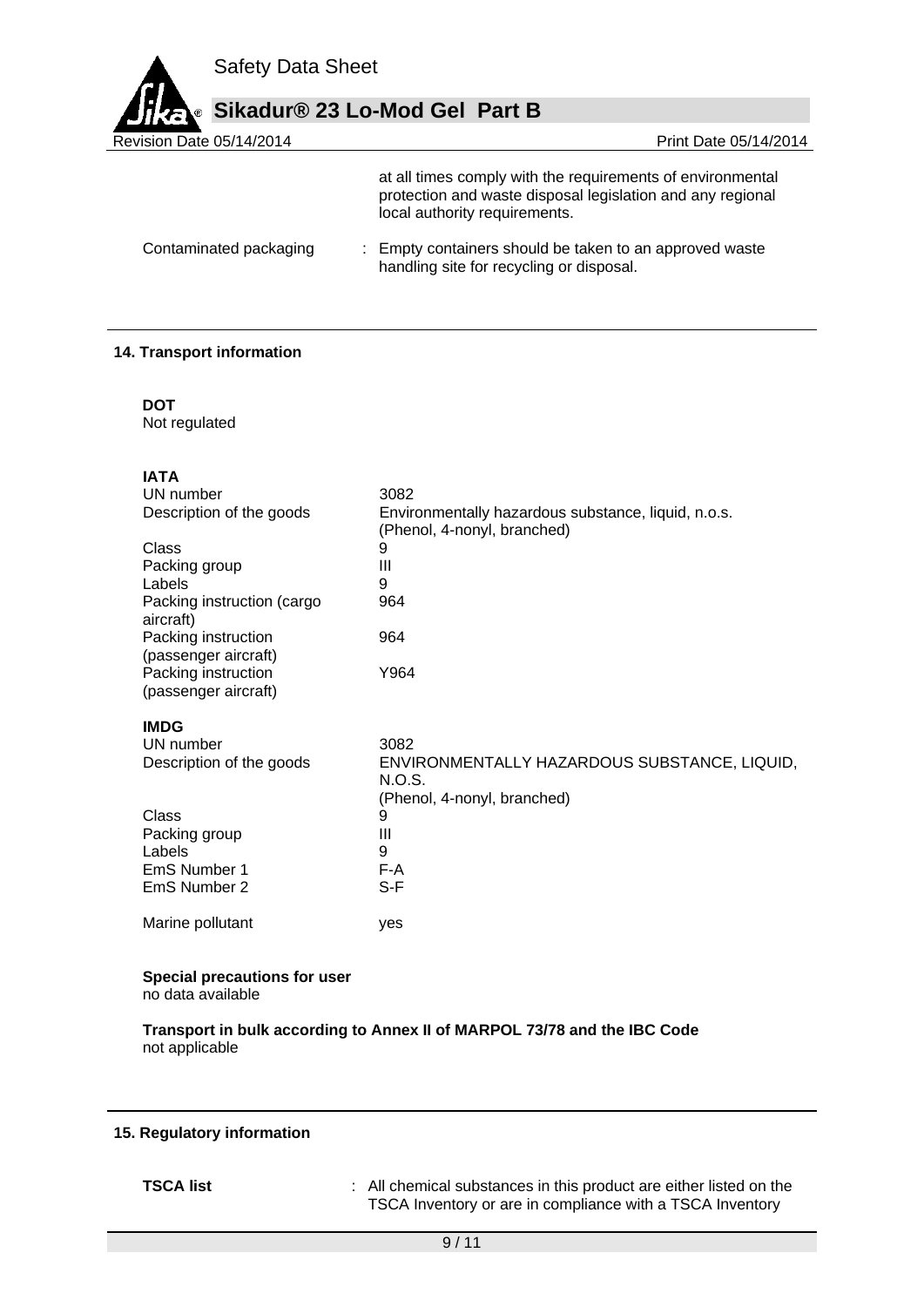

exemption.

### **EPCRA - Emergency Planning and Community Right-to-Know**

### **CERCLA Reportable Quantity**

This material does not contain any components with a CERCLA RQ.

### **SARA304 Reportable Quantity**

This material does not contain any components with a section 304 EHS RQ.

| SARA 311/312 Hazards                       | : Acute Health Hazard<br>Chronic Health Hazard                                                                                                                                                         |
|--------------------------------------------|--------------------------------------------------------------------------------------------------------------------------------------------------------------------------------------------------------|
| <b>SARA 302</b>                            | : SARA 302: No chemicals in this material are subject to the<br>reporting requirements of SARA Title III, Section 302.                                                                                 |
| <b>SARA 313</b>                            | : SARA 313: This material does not contain any chemical<br>components with known CAS numbers that exceed the<br>threshold (De Minimis) reporting levels established by SARA<br>Title III, Section 313. |
| <b>Clean Air Act</b>                       |                                                                                                                                                                                                        |
| <b>Ozone-Depletion</b><br><b>Potential</b> | This product neither contains, nor was manufactured with a<br>Class I or Class II ODS as defined by the U.S. Clean Air Act<br>Section 602 (40 CFR 82, Subpt. A, App.A + B).                            |
|                                            | This product does not contain any hazardous air pollutants (HAP), as defined by the U.S. Clear                                                                                                         |

This product does not contain any hazardous air pollutants (HAP), as defined by the U.S. Clean Air Act Section 12 (40 CFR 61).

This product does not contain any chemicals listed under the U.S. Clean Air Act Section 112(r) for Accidental Release Prevention (40 CFR 68.130, Subpart F).

| <b>California Prop 65</b> | WARNING! This product contains a chemical known in the |
|---------------------------|--------------------------------------------------------|
|                           | State of California to cause cancer.                   |

#### **16. Other information**

| <b>HMIS Classification</b> |  |
|----------------------------|--|
|                            |  |

| <b>Health</b>              |  |
|----------------------------|--|
| <b>Flammability</b>        |  |
| <b>Physical Hazard</b>     |  |
| <b>Personal Protection</b> |  |

**Caution:** HMIS® rating is based on a 0-4 rating scale, with 0 representing minimal hazards or risks, and 4 representing significant hazards or risks. Although HMIS® rating is not required on SDSs under 29 CFR 1910.1200, the preparer may choose to provide them. HMIS® rating is to be used with a fully implemented HMIS® program. HMIS® is a registered mark of the National Paint & Coatings Association (NPCA). Please note HMIS® attempts to convey full health warning information to all employees.